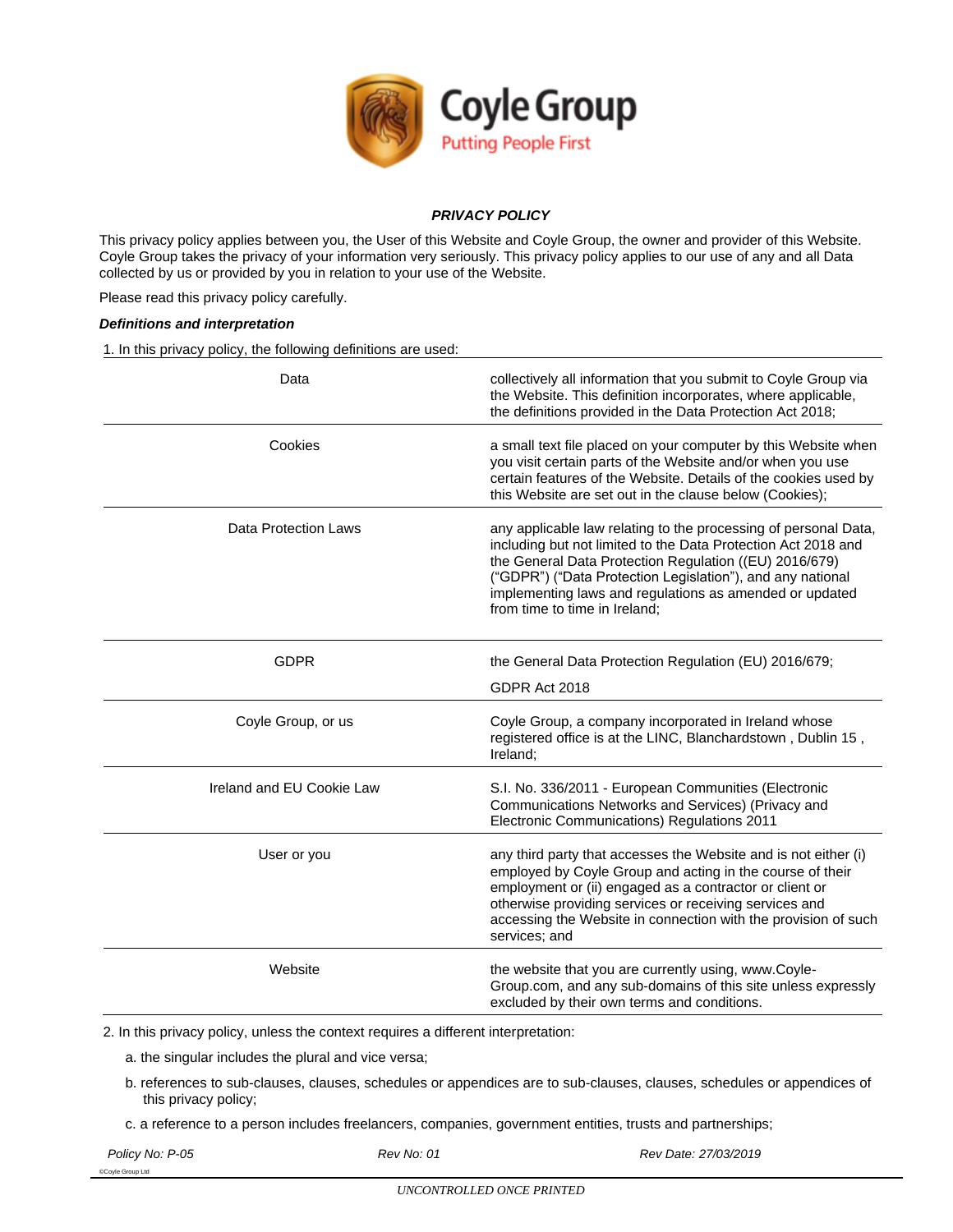- d. "including" is understood to mean "including without limitation";
- e. reference to any statutory provision includes any modification or amendment of it;
- f. the headings and sub-headings do not form part of this privacy policy.

# *Scope*

- 3. This privacy policy applies only to the actions of Coyle Group and Users with respect to this Website. It does not extend to any websites that can be accessed from this Website including, but not limited to, any links we may provide to social media websites.
- 4. For purposes of the applicable Data Protection Laws, Coyle Group is the "data controller". This means that Coyle Group determines the purposes for which, and the manner in which, your Data is processed.

### *Data collected*

- 5. We may collect the following Data, which includes personal Data, from you:
	- a. name;
	- b. job title;
	- c. profession;
	- d. IP address (automatically collected);
	- e. in each case, in accordance with this privacy policy.

### *How we collect Data*

- 6. We collect Data in the following ways:
	- a. data is given to us by you; and
	- b. data is collected automatically.

### *Data that is given to us by you*

- 7. Coyle Group will collect your Data in a number of ways, for example:
	- a. when you contact us through the Website, by e-mail or through any other means;
	- b. when you register with us and set up an account to receive our services;
	- c. when you elect to receive marketing communications from us;
	- d. when you use our services;

in each case, in accordance with this privacy policy.

#### *Data that is collected automatically*

- 8. To the extent that you access the Website, we will collect your Data automatically, for example:
	- a. we automatically collect some information about your visit to the Website. This information helps us to make improvements to Website content and navigation, and includes your IP address, the date, times and frequency with which you access the Website and the way you use and interact with its content.
	- b. we will collect your Data automatically via cookies, in line with the cookie settings on your browser. For more information about cookies, and how we use them on the Website, see the section below, headed "Cookies".

#### *Our use of Data*

- 9. Any or all of the above Data may be required by us from time to time in order to provide you with the best possible service and experience when using our Website. Specifically, Data may be used by us for the following reasons:
	- a. internal record keeping;

in each case, in accordance with this privacy policy.

- 10. We may use your Data for the above purposes if we deem it necessary to do so for our legitimate interests. If you are not satisfied with this, you have the right to object in certain circumstances (see the section headed "Your rights" below).
- 11. When you register with us and set up an account to receive our services, the legal basis for this processing is the performance of a contract between you and us and/or taking steps, at your request, to enter into such a contract.

#### *Who we share Data with*

- 12. We may share your Data with the following groups of people for the following reasons:
	- a. relevant authorities Detection of crime or corruption or misrepresentation or fraud ;

©Coyle Group Ltd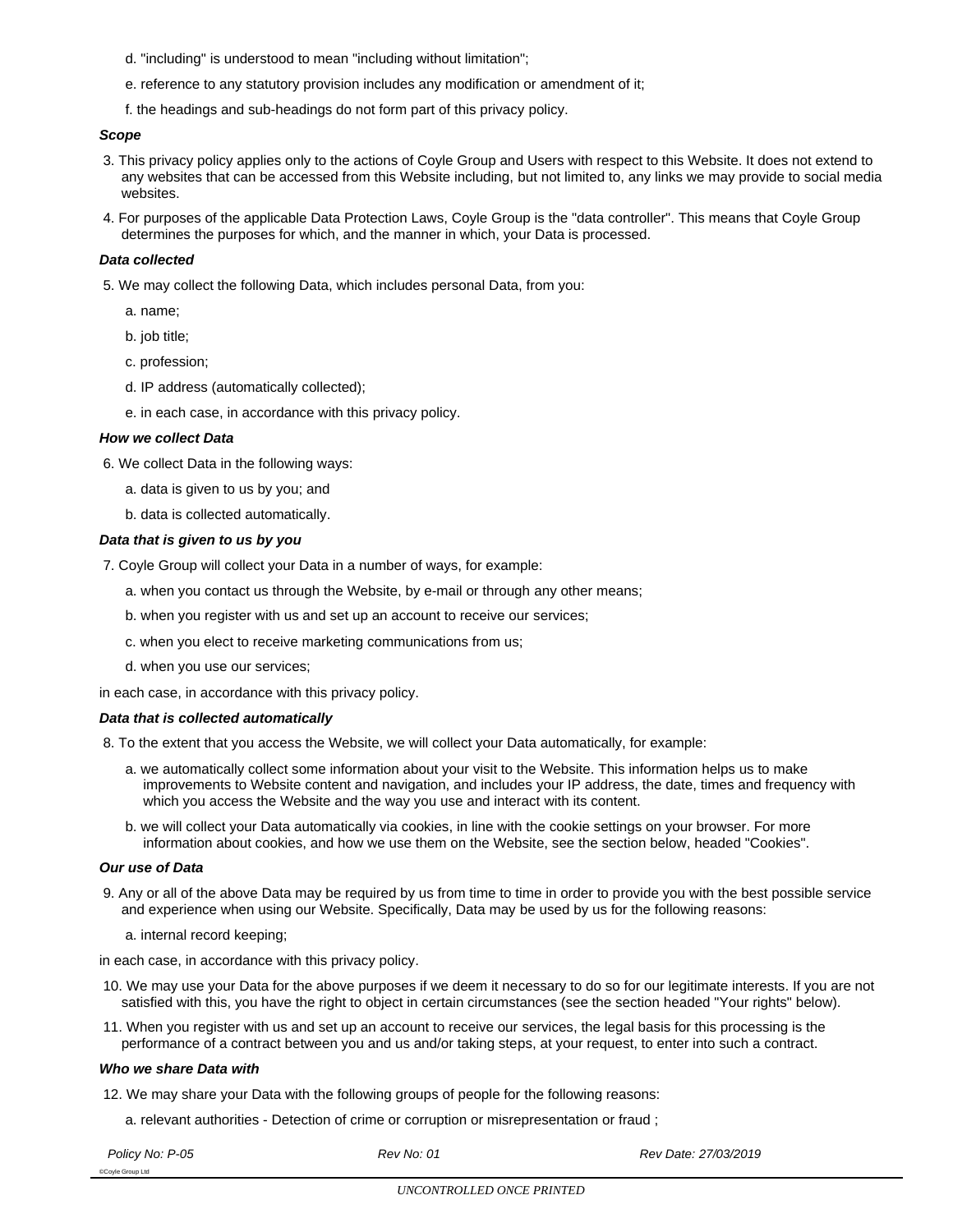in each case, in accordance with this privacy policy.

#### *Keeping Data secure*

- 13. We will use technical and organisational measures to safeguard your Data, for example:
	- a. access to your account is controlled by a password and a user name that is unique to you.
	- b. we store your Data on secure servers.
- 14. Technical and organisational measures include measures to deal with any suspected data breach. If you suspect any misuse or loss or unauthorised access to your Data, please let us know immediately by contacting us via this e-mail address: info@coyle-group.com.
- 15. If you want detailed information from Be Safe Online on how to protect your information and your computers and devices against fraud, identity theft, viruses and many other online problems, please visit www.gov.ie/en/campaigns/be-safe-online

#### *Data retention*

- 16. Unless a longer retention period is required or permitted by law, we will only hold your Data on our systems for the period necessary to fulfil the purposes outlined in this privacy policy or until you request that the Data be deleted.
- 17. Even if we delete your Data, it may persist on backup or archival media for legal, tax or regulatory purposes.

# *Your rights*

- 18. You have the following rights in relation to your Data:
	- a. **Right to access** the right to request (i) copies of the information we hold about you at any time, or (ii) that we modify, update or delete such information. If we provide you with access to the information we hold about you, we will not charge you for this, unless your request is "manifestly unfounded or excessive." Where we are legally permitted to do so, we may refuse your request. If we refuse your request, we will tell you the reasons why.
	- b. **Right to correct** the right to have your Data rectified if it is inaccurate or incomplete.
	- c. **Right to erase** the right to request that we delete or remove your Data from our systems.
	- d. **Right to restrict our use of your Data** the right to "block" us from using your Data or limit the way in which we can use it.
	- e. **Right to data portability** the right to request that we move, copy or transfer your Data.
	- f. **Right to object** the right to object to our use of your Data including where we use it for our legitimate interests.
- 19. To make enquiries, exercise any of your rights set out above, or withdraw your consent to the processing of your Data (where consent is our legal basis for processing your Data), please contact us via this e-mail address: info@coylegroup.com.
- 20. If you are not satisfied with the way a complaint you make in relation to your Data is handled by us, you may be able to refer your complaint to the relevant Data Protection Commission.
- 21. It is important that the Data we hold about you is accurate and current. Please keep us informed if your Data changes during the period for which we hold it.

### *Links to other websites*

22. This Website may, from time to time, provide links to other websites. We have no control over such websites and are not responsible for the content of these websites. This privacy policy does not extend to your use of such websites. You are advised to read the privacy policy or statement of other websites prior to using them.

# *Changes of business ownership and control*

- 23. Coyle Group may, from time to time, expand or reduce our business and this may involve the sale and/or the transfer of control of all or part of Coyle Group. Data provided by Users will, where it is relevant to any part of our business so transferred, be transferred along with that part and the new owner or newly controlling party will, under the terms of this privacy policy, be permitted to use the Data for the purposes for which it was originally supplied to us.
- 24. We may also disclose Data to a prospective purchaser of our business or any part of it.
- 25. In the above instances, we will take steps with the aim of ensuring your privacy is protected.

#### *Cookies*

- 26. This Website may place and access certain Cookies on your computer. Coyle Group uses Cookies to improve your experience of using the Website and to improve our range of services. Coyle Group has carefully chosen these Cookies and has taken steps to ensure that your privacy is protected and respected at all times.
- 27. All Cookies used by this Website are used in accordance with current Ireland and EU Cookie Law.

©Coyle Group Ltd

*Policy No: P-05 Rev No: 01 Rev Date: 27/03/2019*